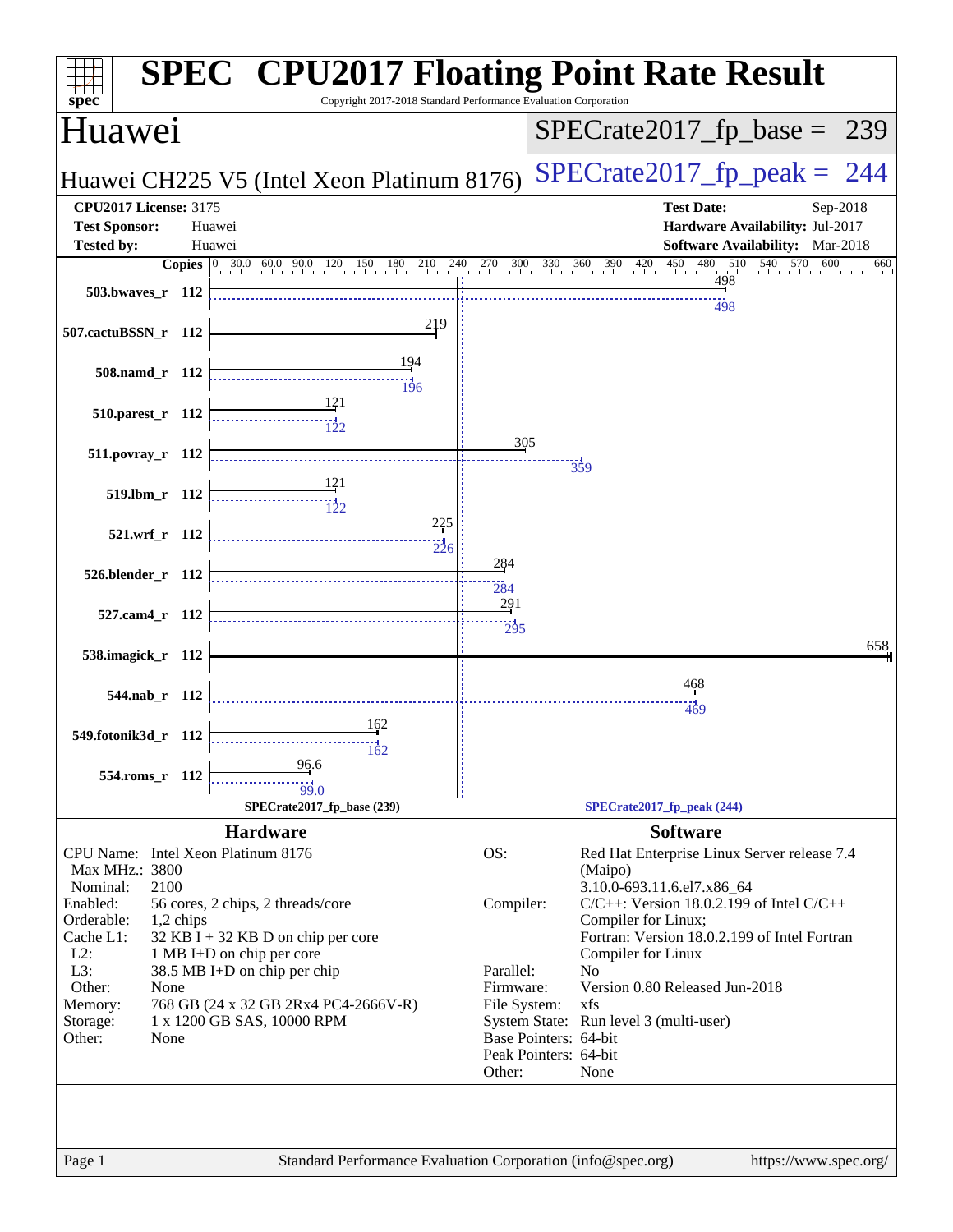| <b>SPEC CPU2017 Floating Point Rate Result</b><br>spec<br>Copyright 2017-2018 Standard Performance Evaluation Corporation |                               |                |       |                |              |                |       |               |                |              |                |              |                                        |              |
|---------------------------------------------------------------------------------------------------------------------------|-------------------------------|----------------|-------|----------------|--------------|----------------|-------|---------------|----------------|--------------|----------------|--------------|----------------------------------------|--------------|
| Huawei                                                                                                                    | $SPECrate2017_fp\_base = 239$ |                |       |                |              |                |       |               |                |              |                |              |                                        |              |
| $SPECTate2017$ _fp_peak = 244<br>Huawei CH225 V5 (Intel Xeon Platinum 8176)                                               |                               |                |       |                |              |                |       |               |                |              |                |              |                                        |              |
| <b>CPU2017 License: 3175</b><br><b>Test Date:</b><br>Sep-2018                                                             |                               |                |       |                |              |                |       |               |                |              |                |              |                                        |              |
| <b>Test Sponsor:</b>                                                                                                      | Huawei                        |                |       |                |              |                |       |               |                |              |                |              | <b>Hardware Availability: Jul-2017</b> |              |
| <b>Tested by:</b>                                                                                                         | Huawei                        |                |       |                |              |                |       |               |                |              |                |              | <b>Software Availability:</b> Mar-2018 |              |
| <b>Results Table</b>                                                                                                      |                               |                |       |                |              |                |       |               |                |              |                |              |                                        |              |
|                                                                                                                           |                               |                |       | <b>Base</b>    |              |                |       |               |                |              | <b>Peak</b>    |              |                                        |              |
| <b>Benchmark</b>                                                                                                          | <b>Copies</b>                 | <b>Seconds</b> | Ratio | <b>Seconds</b> | <b>Ratio</b> | <b>Seconds</b> | Ratio | <b>Copies</b> | <b>Seconds</b> | <b>Ratio</b> | <b>Seconds</b> | <b>Ratio</b> | <b>Seconds</b>                         | <b>Ratio</b> |
| 503.bwayes_r                                                                                                              | 112                           | 2254           | 498   | 2255           | 498          | <u>2255</u>    | 498   | 112           | 2256           | 498          | 2256           | 498          | 2256                                   | 498          |
| 507.cactuBSSN r                                                                                                           | 112                           | 649            | 219   | 649            | 219          | 647            | 219   | 112           | 649            | 219          | 649            | 219          | 647                                    | 219          |
| $508$ .namd $r$                                                                                                           | 112                           | 548            | 194   | 547            | 195          | 548            | 194   | 112           | 544            | 196          | 543            | 196          | 544                                    | 196          |
| 510.parest_r                                                                                                              | 112                           | 2413           | 121   | 2408           | 122          | 2415           | 121   | 112           | 2410           | 122          | 2417           | 121          | 2394                                   | 122          |
| $511.$ povray_r                                                                                                           | 112                           | 858            | 305   | 858            | 305          | 864            | 303   | 112           | 727            | 360          | 728            | 359          | 729                                    | 359          |
| 519.lbm r                                                                                                                 | 112                           | 973            | 121   | 972            | <b>121</b>   | 972            | 121   | 112           | 968            | 122          | 967            | 122          | 969                                    | 122          |
| 521.wrf r                                                                                                                 | 112                           | 1115           | 225   | 1113           | 225          | 1117           | 225   | 112           | 1111           | 226          | 1107           | 227          | <b>1110</b>                            | 226          |
| 526.blender r                                                                                                             | 112                           | 601            | 284   | 598            | 285          | 600            | 284   | 112           | 600            | 284          | 600            | 284          | 601                                    | 284          |
| 527.cam4 r                                                                                                                | 112                           | 673            | 291   | 674            | 291          | 673            | 291   | 112           | 663            | 296          | 665            | 294          | 664                                    | 295          |
| 538.imagick_r                                                                                                             | 112                           | 423            | 659   | 425            | 655          | 424            | 658   | 112           | 423            | 659          | 425            | 655          | 424                                    | 658          |
| 544.nab r                                                                                                                 | 112                           | 403            | 468   | 402            | 469          | 404            | 467   | 112           | 401            | 470          | 403            | 467          | 402                                    | 469          |
| 549.fotonik3d r                                                                                                           | 112                           | 2705           | 161   | 2694           | 162          | 2687           | 162   | 112           | 2685           | 163          | 2688           | <b>162</b>   | 2701                                   | 162          |
| $554$ .roms $r$                                                                                                           | 112                           | 1838           | 96.8  | 1846           | 96.4         | 1842           | 96.6  | 112           | 1798           | <b>99.0</b>  | 1799           | 98.9         | 1791                                   | 99.4         |
| $SPECrate2017_fp\_base =$                                                                                                 |                               |                | 239   |                |              |                |       |               |                |              |                |              |                                        |              |
| $SPECrate2017$ fp peak =                                                                                                  |                               |                | 244   |                |              |                |       |               |                |              |                |              |                                        |              |

Results appear in the [order in which they were run.](http://www.spec.org/auto/cpu2017/Docs/result-fields.html#RunOrder) Bold underlined text [indicates a median measurement.](http://www.spec.org/auto/cpu2017/Docs/result-fields.html#Median)

#### **[Submit Notes](http://www.spec.org/auto/cpu2017/Docs/result-fields.html#SubmitNotes)**

 The numactl mechanism was used to bind copies to processors. The config file option 'submit' was used to generate numactl commands to bind each copy to a specific processor. For details, please see the config file.

#### **[Operating System Notes](http://www.spec.org/auto/cpu2017/Docs/result-fields.html#OperatingSystemNotes)**

Stack size set to unlimited using "ulimit -s unlimited"

#### **[General Notes](http://www.spec.org/auto/cpu2017/Docs/result-fields.html#GeneralNotes)**

Environment variables set by runcpu before the start of the run: LD\_LIBRARY\_PATH = "/spec2017/lib/ia32:/spec2017/lib/intel64:/spec2017/je5.0.1-32:/spec2017/je5.0.1-64" Binaries compiled on a system with 1x Intel Core i7-6700K CPU + 32GB RAM memory using Redhat Enterprise Linux 7.5 Transparent Huge Pages enabled by default Prior to runcpu invocation Filesystem page cache synced and cleared with: sync; echo 3> /proc/sys/vm/drop\_caches

 runcpu command invoked through numactl i.e.: numactl --interleave=all runcpu <etc> Yes: The test sponsor attests, as of date of publication, that CVE-2017-5754 (Meltdown) is mitigated in the system as tested and documented.

**(Continued on next page)**

| Page 2 | Standard Performance Evaluation Corporation (info@spec.org) | https://www.spec.org/ |
|--------|-------------------------------------------------------------|-----------------------|
|--------|-------------------------------------------------------------|-----------------------|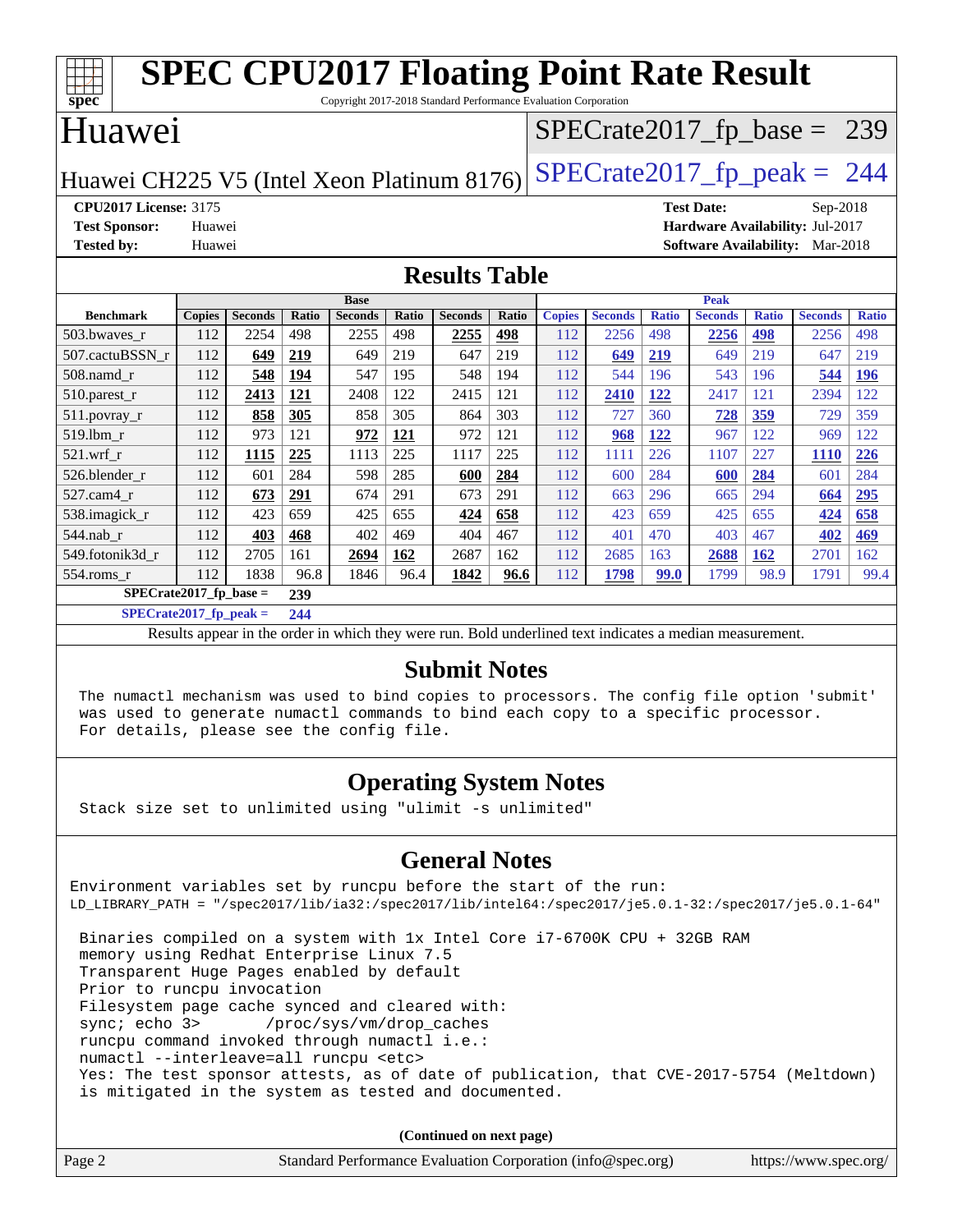| $s\overline{p}\overline{e}\overline{c}$                                                      |                                                                                                                                                                                                                                                                                   | Copyright 2017-2018 Standard Performance Evaluation Corporation                                                                                                                                                                                                                                                | <b>SPEC CPU2017 Floating Point Rate Result</b>                                                                                                                                                                                                                                                                                            |                                                                           |
|----------------------------------------------------------------------------------------------|-----------------------------------------------------------------------------------------------------------------------------------------------------------------------------------------------------------------------------------------------------------------------------------|----------------------------------------------------------------------------------------------------------------------------------------------------------------------------------------------------------------------------------------------------------------------------------------------------------------|-------------------------------------------------------------------------------------------------------------------------------------------------------------------------------------------------------------------------------------------------------------------------------------------------------------------------------------------|---------------------------------------------------------------------------|
| Huawei                                                                                       |                                                                                                                                                                                                                                                                                   |                                                                                                                                                                                                                                                                                                                | $SPECrate2017_fp\_base = 239$                                                                                                                                                                                                                                                                                                             |                                                                           |
|                                                                                              |                                                                                                                                                                                                                                                                                   | Huawei CH225 V5 (Intel Xeon Platinum 8176)                                                                                                                                                                                                                                                                     | $SPECrate2017fp peak = 244$                                                                                                                                                                                                                                                                                                               |                                                                           |
| <b>CPU2017 License: 3175</b>                                                                 |                                                                                                                                                                                                                                                                                   |                                                                                                                                                                                                                                                                                                                | <b>Test Date:</b>                                                                                                                                                                                                                                                                                                                         | Sep-2018                                                                  |
| <b>Test Sponsor:</b><br><b>Tested by:</b>                                                    | Huawei<br>Huawei                                                                                                                                                                                                                                                                  |                                                                                                                                                                                                                                                                                                                |                                                                                                                                                                                                                                                                                                                                           | Hardware Availability: Jul-2017<br><b>Software Availability:</b> Mar-2018 |
|                                                                                              |                                                                                                                                                                                                                                                                                   | <b>General Notes (Continued)</b>                                                                                                                                                                                                                                                                               |                                                                                                                                                                                                                                                                                                                                           |                                                                           |
|                                                                                              |                                                                                                                                                                                                                                                                                   | is mitigated in the system as tested and documented.<br>is mitigated in the system as tested and documented.                                                                                                                                                                                                   | Yes: The test sponsor attests, as of date of publication, that CVE-2017-5753 (Spectre variant 1)<br>Yes: The test sponsor attests, as of date of publication, that CVE-2017-5715 (Spectre variant 2)                                                                                                                                      |                                                                           |
|                                                                                              |                                                                                                                                                                                                                                                                                   | <b>Platform Notes</b>                                                                                                                                                                                                                                                                                          |                                                                                                                                                                                                                                                                                                                                           |                                                                           |
| BIOS configuration:<br>SNC Set to Enabled<br>From /proc/cpuinfo<br>2<br>28 29 30<br>28 29 30 | Power Policy Set to Performance<br>IMC Interleaving Set to 1-way Interleave<br>XPT Prefetch Set to Enabled<br>Sysinfo program /spec2017/bin/sysinfo<br>For more information on this section, see<br>"physical id"s (chips)<br>112 "processors"<br>cpu cores : 28<br>siblings : 56 | Rev: r5797 of 2017-06-14 96c45e4568ad54c135fd618bcc091c0f<br>running on localhost.localdomain Tue Sep 25 04:10:36 2018<br>SUT (System Under Test) info as seen by some common utilities.<br>https://www.spec.org/cpu2017/Docs/config.html#sysinfo<br>model name : Intel(R) Xeon(R) Platinum 8176 CPU @ 2.10GHz | cores, siblings (Caution: counting these is hw and system dependent. The following<br>excerpts from /proc/cpuinfo might not be reliable. Use with caution.)<br>physical 0: cores 0 1 2 3 4 5 6 8 9 10 11 12 13 14 16 17 18 19 20 21 22 24 25 26 27<br>physical 1: cores 0 1 2 3 4 5 6 8 9 10 11 12 13 14 16 17 18 19 20 21 22 24 25 26 27 |                                                                           |
| From 1scpu:<br>Byte Order:<br>CPU(s):<br>Socket(s):<br>Vendor ID:<br>CPU family:<br>Model:   | Architecture:<br>$CPU$ op-mode(s):<br>On-line $CPU(s)$ list:<br>Thread(s) per core:<br>Core(s) per socket:<br>NUMA node(s):                                                                                                                                                       | x86_64<br>$32$ -bit, $64$ -bit<br>Little Endian<br>112<br>$0 - 111$<br>$\overline{2}$<br>28<br>$\overline{a}$<br>4<br>GenuineIntel<br>6<br>85                                                                                                                                                                  |                                                                                                                                                                                                                                                                                                                                           |                                                                           |
|                                                                                              |                                                                                                                                                                                                                                                                                   | (Continued on next page)                                                                                                                                                                                                                                                                                       |                                                                                                                                                                                                                                                                                                                                           |                                                                           |
| Page 3                                                                                       |                                                                                                                                                                                                                                                                                   | Standard Performance Evaluation Corporation (info@spec.org)                                                                                                                                                                                                                                                    |                                                                                                                                                                                                                                                                                                                                           | https://www.spec.org/                                                     |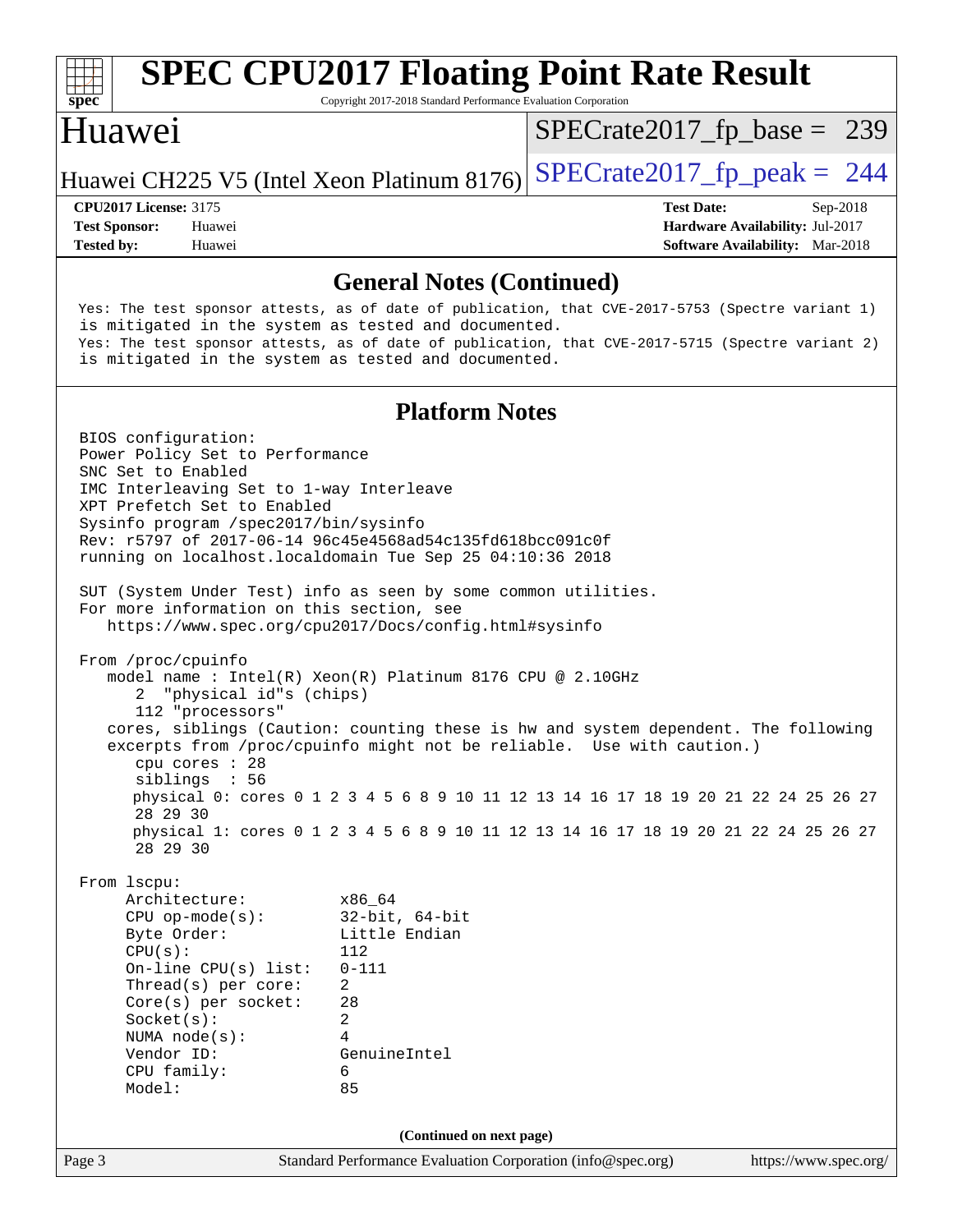

 physical chip. available: 4 nodes (0-3) node 0 cpus: 0 1 2 3 7 8 9 14 15 16 17 21 22 23 56 57 58 59 63 64 65 70 71 72 73 77 78 79 node 0 size: 194741 MB node 0 free: 176739 MB node 1 cpus: 4 5 6 10 11 12 13 18 19 20 24 25 26 27 60 61 62 66 67 68 69 74 75 76 80 81 82 83 node 1 size: 196608 MB node 1 free: 180060 MB node 2 cpus: 28 29 30 31 35 36 37 42 43 44 45 49 50 51 84 85 86 87 91 92 93 98 99 100 101 105 106 107 node 2 size: 196608 MB node 2 free: 177449 MB node 3 cpus: 32 33 34 38 39 40 41 46 47 48 52 53 54 55 88 89 90 94 95 96 97 102 103 104 108 109 110 111 node 3 size: 196608 MB node 3 free: 180616 MB node distances:

**(Continued on next page)**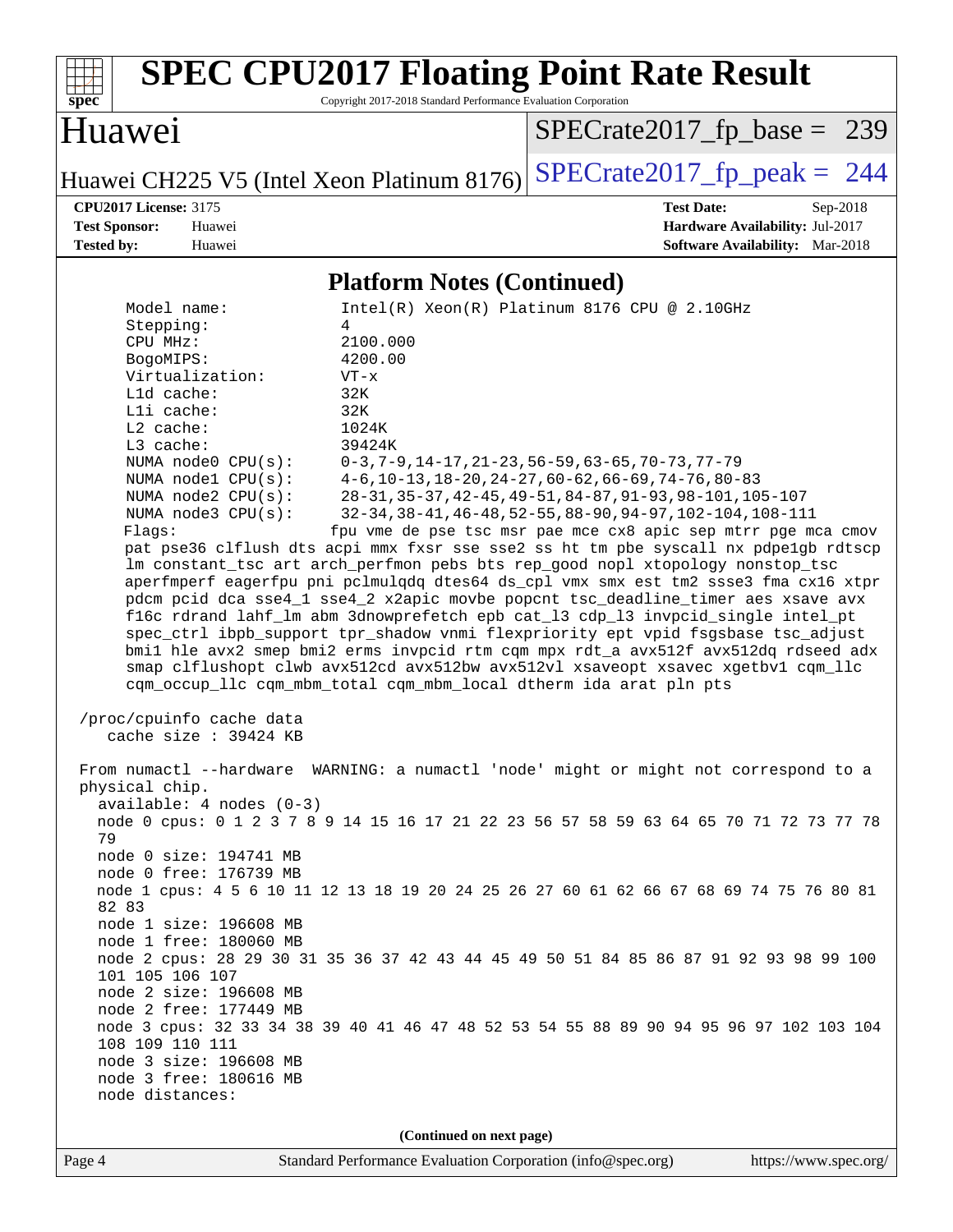| <b>SPEC CPU2017 Floating Point Rate Result</b><br>Copyright 2017-2018 Standard Performance Evaluation Corporation<br>$spec^*$                                                                                                                                                                                                                                                                                                                                                                                                                                                                                                                                                                                                                                                                                                                                                                                                                                                                                                                                                                                                                                                                                                                                                                                                                                                                                                                                                                                                                                                                                                   |                                                                                                            |
|---------------------------------------------------------------------------------------------------------------------------------------------------------------------------------------------------------------------------------------------------------------------------------------------------------------------------------------------------------------------------------------------------------------------------------------------------------------------------------------------------------------------------------------------------------------------------------------------------------------------------------------------------------------------------------------------------------------------------------------------------------------------------------------------------------------------------------------------------------------------------------------------------------------------------------------------------------------------------------------------------------------------------------------------------------------------------------------------------------------------------------------------------------------------------------------------------------------------------------------------------------------------------------------------------------------------------------------------------------------------------------------------------------------------------------------------------------------------------------------------------------------------------------------------------------------------------------------------------------------------------------|------------------------------------------------------------------------------------------------------------|
| Huawei                                                                                                                                                                                                                                                                                                                                                                                                                                                                                                                                                                                                                                                                                                                                                                                                                                                                                                                                                                                                                                                                                                                                                                                                                                                                                                                                                                                                                                                                                                                                                                                                                          | $SPECrate2017_fp\_base = 239$                                                                              |
| Huawei CH225 V5 (Intel Xeon Platinum 8176)                                                                                                                                                                                                                                                                                                                                                                                                                                                                                                                                                                                                                                                                                                                                                                                                                                                                                                                                                                                                                                                                                                                                                                                                                                                                                                                                                                                                                                                                                                                                                                                      | $SPECTate2017$ _fp_peak = 244                                                                              |
| <b>CPU2017 License: 3175</b><br><b>Test Sponsor:</b><br>Huawei<br><b>Tested by:</b><br>Huawei                                                                                                                                                                                                                                                                                                                                                                                                                                                                                                                                                                                                                                                                                                                                                                                                                                                                                                                                                                                                                                                                                                                                                                                                                                                                                                                                                                                                                                                                                                                                   | <b>Test Date:</b><br>Sep-2018<br>Hardware Availability: Jul-2017<br><b>Software Availability:</b> Mar-2018 |
| <b>Platform Notes (Continued)</b>                                                                                                                                                                                                                                                                                                                                                                                                                                                                                                                                                                                                                                                                                                                                                                                                                                                                                                                                                                                                                                                                                                                                                                                                                                                                                                                                                                                                                                                                                                                                                                                               |                                                                                                            |
| $\overline{3}$<br>node<br>$\overline{\phantom{0}}^2$<br>$\overline{0}$<br>$\mathbf{1}$<br>0:<br>10<br>21<br>21<br>11<br>1:<br>11<br>10<br>21<br>21<br>2:<br>21<br>21<br>10<br>11<br>3:<br>21<br>21<br>11<br>10<br>From /proc/meminfo<br>MemTotal:<br>790510360 kB<br>HugePages_Total:<br>0<br>Hugepagesize:<br>2048 kB<br>From /etc/*release* /etc/*version*<br>os-release:<br>NAME="Red Hat Enterprise Linux Server"<br>VERSION="7.4 (Maipo)"<br>ID="rhel"<br>ID LIKE="fedora"<br>VARIANT="Server"<br>VARIANT_ID="server"<br>VERSION_ID="7.4"<br>PRETTY_NAME="Red Hat Enterprise Linux Server 7.4 (Maipo)"<br>redhat-release: Red Hat Enterprise Linux Server release 7.4 (Maipo)<br>system-release: Red Hat Enterprise Linux Server release 7.4 (Maipo)<br>system-release-cpe: cpe:/o:redhat:enterprise_linux:7.4:ga:server<br>uname $-a$ :<br>Linux localhost.localdomain 3.10.0-693.11.6.el7.x86_64 #1 SMP Thu Dec 28 14:23:39 EST<br>2017 x86_64 x86_64 x86_64 GNU/Linux<br>run-level 3 Sep 24 16:18<br>SPEC is set to: /spec2017<br>Filesystem Type Size Used Avail Use% Mounted on<br>xfs<br>720G 124G 596G 18% /<br>/dev/sda2<br>Additional information from dmidecode follows. WARNING: Use caution when you interpret<br>this section. The 'dmidecode' program reads system data which is "intended to allow<br>hardware to be accurately determined", but the intent may not be met, as there are<br>frequent changes to hardware, firmware, and the "DMTF SMBIOS" standard.<br>BIOS INSYDE Corp. 0.80 06/27/2018<br>Memory:<br>24x Samsung M393A4K40BB2-CTD 32 GB 2 rank 2666<br>(End of data from sysinfo program) |                                                                                                            |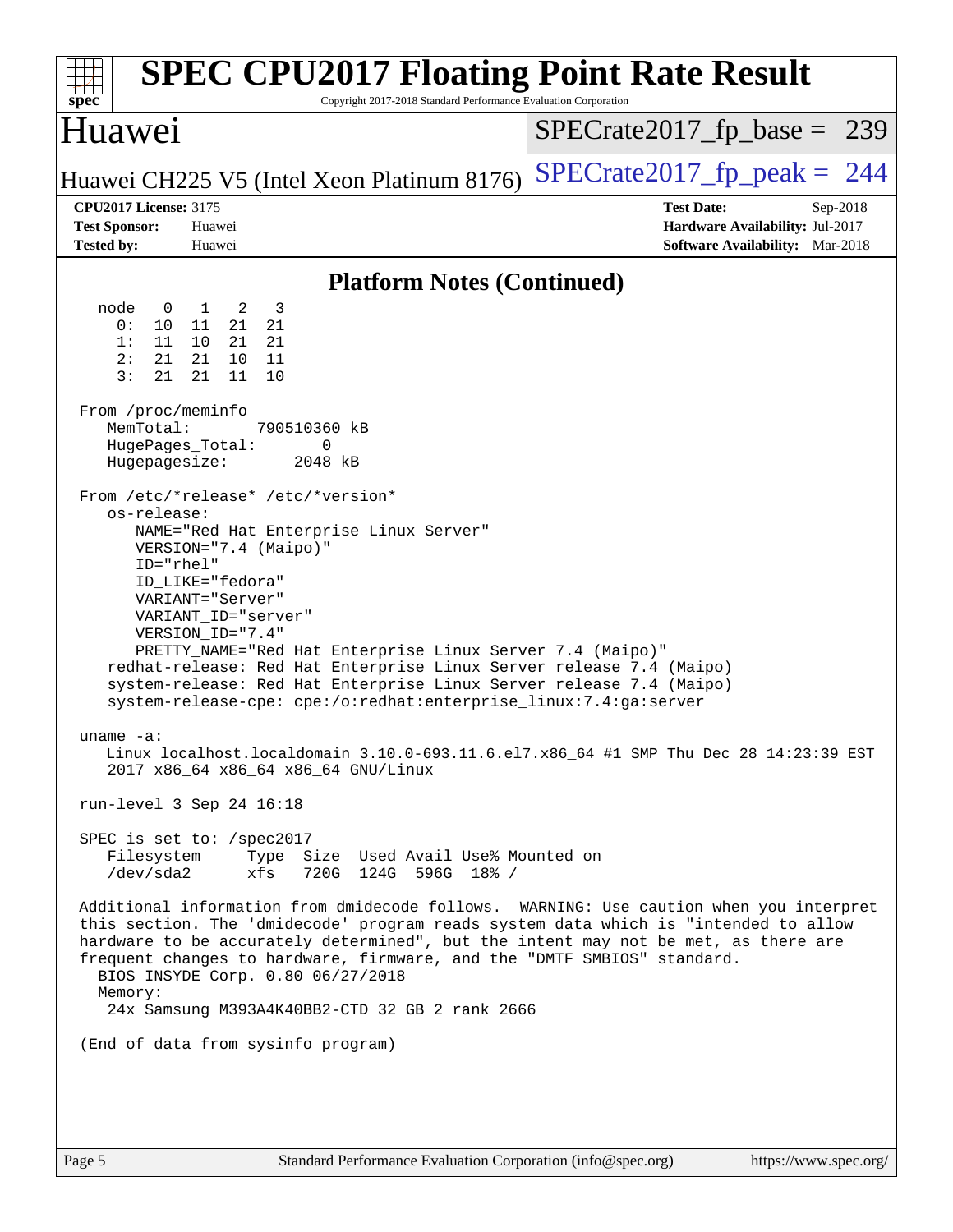| $SPECrate2017_fp\_base = 239$<br>$SPECTate2017$ _fp_peak = 244<br>Huawei CH225 V5 (Intel Xeon Platinum 8176)<br><b>CPU2017 License: 3175</b><br><b>Test Date:</b><br>Sep-2018<br><b>Test Sponsor:</b><br>Huawei<br>Hardware Availability: Jul-2017<br><b>Tested by:</b><br>Huawei<br><b>Software Availability:</b> Mar-2018<br><b>Compiler Version Notes</b><br>519.1bm_r(base) 538.imagick_r(base, peak) 544.nab_r(base, peak)<br>CC.<br>icc (ICC) 18.0.2 20180210<br>Copyright (C) 1985-2018 Intel Corporation. All rights reserved.<br>$519.1$ bm $r$ (peak)<br>CC.<br>icc (ICC) 18.0.2 20180210<br>Copyright (C) 1985-2018 Intel Corporation. All rights reserved.<br>CXXC 508.namd_r(base) 510.parest_r(base, peak)<br>icpc (ICC) 18.0.2 20180210<br>Copyright (C) 1985-2018 Intel Corporation. All rights reserved.<br>CXXC $508$ . namd $r$ (peak)<br>icpc (ICC) 18.0.2 20180210<br>Copyright (C) 1985-2018 Intel Corporation. All rights reserved.<br>CC 511.povray_r(base) 526.blender_r(base, peak)<br>-----------<br>icpc (ICC) 18.0.2 20180210<br>Copyright (C) 1985-2018 Intel Corporation. All rights reserved.<br>icc (ICC) 18.0.2 20180210<br>Copyright (C) 1985-2018 Intel Corporation. All rights reserved.<br>CC.<br>$511. povray_r (peak)$<br>icpc (ICC) 18.0.2 20180210<br>Copyright (C) 1985-2018 Intel Corporation. All rights reserved.<br>icc (ICC) 18.0.2 20180210<br>Copyright (C) 1985-2018 Intel Corporation. All rights reserved.<br>(Continued on next page)<br>Page 6<br>Standard Performance Evaluation Corporation (info@spec.org)<br>https://www.spec.org/ | <b>SPEC CPU2017 Floating Point Rate Result</b><br>spec <sup>®</sup> | Copyright 2017-2018 Standard Performance Evaluation Corporation |  |  |  |  |  |
|-----------------------------------------------------------------------------------------------------------------------------------------------------------------------------------------------------------------------------------------------------------------------------------------------------------------------------------------------------------------------------------------------------------------------------------------------------------------------------------------------------------------------------------------------------------------------------------------------------------------------------------------------------------------------------------------------------------------------------------------------------------------------------------------------------------------------------------------------------------------------------------------------------------------------------------------------------------------------------------------------------------------------------------------------------------------------------------------------------------------------------------------------------------------------------------------------------------------------------------------------------------------------------------------------------------------------------------------------------------------------------------------------------------------------------------------------------------------------------------------------------------------------------------------------------------------------------------------------|---------------------------------------------------------------------|-----------------------------------------------------------------|--|--|--|--|--|
|                                                                                                                                                                                                                                                                                                                                                                                                                                                                                                                                                                                                                                                                                                                                                                                                                                                                                                                                                                                                                                                                                                                                                                                                                                                                                                                                                                                                                                                                                                                                                                                               | Huawei                                                              |                                                                 |  |  |  |  |  |
|                                                                                                                                                                                                                                                                                                                                                                                                                                                                                                                                                                                                                                                                                                                                                                                                                                                                                                                                                                                                                                                                                                                                                                                                                                                                                                                                                                                                                                                                                                                                                                                               |                                                                     |                                                                 |  |  |  |  |  |
|                                                                                                                                                                                                                                                                                                                                                                                                                                                                                                                                                                                                                                                                                                                                                                                                                                                                                                                                                                                                                                                                                                                                                                                                                                                                                                                                                                                                                                                                                                                                                                                               |                                                                     |                                                                 |  |  |  |  |  |
|                                                                                                                                                                                                                                                                                                                                                                                                                                                                                                                                                                                                                                                                                                                                                                                                                                                                                                                                                                                                                                                                                                                                                                                                                                                                                                                                                                                                                                                                                                                                                                                               |                                                                     |                                                                 |  |  |  |  |  |
|                                                                                                                                                                                                                                                                                                                                                                                                                                                                                                                                                                                                                                                                                                                                                                                                                                                                                                                                                                                                                                                                                                                                                                                                                                                                                                                                                                                                                                                                                                                                                                                               |                                                                     |                                                                 |  |  |  |  |  |
|                                                                                                                                                                                                                                                                                                                                                                                                                                                                                                                                                                                                                                                                                                                                                                                                                                                                                                                                                                                                                                                                                                                                                                                                                                                                                                                                                                                                                                                                                                                                                                                               |                                                                     |                                                                 |  |  |  |  |  |
|                                                                                                                                                                                                                                                                                                                                                                                                                                                                                                                                                                                                                                                                                                                                                                                                                                                                                                                                                                                                                                                                                                                                                                                                                                                                                                                                                                                                                                                                                                                                                                                               |                                                                     |                                                                 |  |  |  |  |  |
|                                                                                                                                                                                                                                                                                                                                                                                                                                                                                                                                                                                                                                                                                                                                                                                                                                                                                                                                                                                                                                                                                                                                                                                                                                                                                                                                                                                                                                                                                                                                                                                               |                                                                     |                                                                 |  |  |  |  |  |
|                                                                                                                                                                                                                                                                                                                                                                                                                                                                                                                                                                                                                                                                                                                                                                                                                                                                                                                                                                                                                                                                                                                                                                                                                                                                                                                                                                                                                                                                                                                                                                                               |                                                                     |                                                                 |  |  |  |  |  |
|                                                                                                                                                                                                                                                                                                                                                                                                                                                                                                                                                                                                                                                                                                                                                                                                                                                                                                                                                                                                                                                                                                                                                                                                                                                                                                                                                                                                                                                                                                                                                                                               |                                                                     |                                                                 |  |  |  |  |  |
|                                                                                                                                                                                                                                                                                                                                                                                                                                                                                                                                                                                                                                                                                                                                                                                                                                                                                                                                                                                                                                                                                                                                                                                                                                                                                                                                                                                                                                                                                                                                                                                               |                                                                     |                                                                 |  |  |  |  |  |
|                                                                                                                                                                                                                                                                                                                                                                                                                                                                                                                                                                                                                                                                                                                                                                                                                                                                                                                                                                                                                                                                                                                                                                                                                                                                                                                                                                                                                                                                                                                                                                                               |                                                                     |                                                                 |  |  |  |  |  |
|                                                                                                                                                                                                                                                                                                                                                                                                                                                                                                                                                                                                                                                                                                                                                                                                                                                                                                                                                                                                                                                                                                                                                                                                                                                                                                                                                                                                                                                                                                                                                                                               |                                                                     |                                                                 |  |  |  |  |  |
|                                                                                                                                                                                                                                                                                                                                                                                                                                                                                                                                                                                                                                                                                                                                                                                                                                                                                                                                                                                                                                                                                                                                                                                                                                                                                                                                                                                                                                                                                                                                                                                               |                                                                     |                                                                 |  |  |  |  |  |
|                                                                                                                                                                                                                                                                                                                                                                                                                                                                                                                                                                                                                                                                                                                                                                                                                                                                                                                                                                                                                                                                                                                                                                                                                                                                                                                                                                                                                                                                                                                                                                                               |                                                                     |                                                                 |  |  |  |  |  |
|                                                                                                                                                                                                                                                                                                                                                                                                                                                                                                                                                                                                                                                                                                                                                                                                                                                                                                                                                                                                                                                                                                                                                                                                                                                                                                                                                                                                                                                                                                                                                                                               |                                                                     |                                                                 |  |  |  |  |  |
|                                                                                                                                                                                                                                                                                                                                                                                                                                                                                                                                                                                                                                                                                                                                                                                                                                                                                                                                                                                                                                                                                                                                                                                                                                                                                                                                                                                                                                                                                                                                                                                               |                                                                     |                                                                 |  |  |  |  |  |
|                                                                                                                                                                                                                                                                                                                                                                                                                                                                                                                                                                                                                                                                                                                                                                                                                                                                                                                                                                                                                                                                                                                                                                                                                                                                                                                                                                                                                                                                                                                                                                                               |                                                                     |                                                                 |  |  |  |  |  |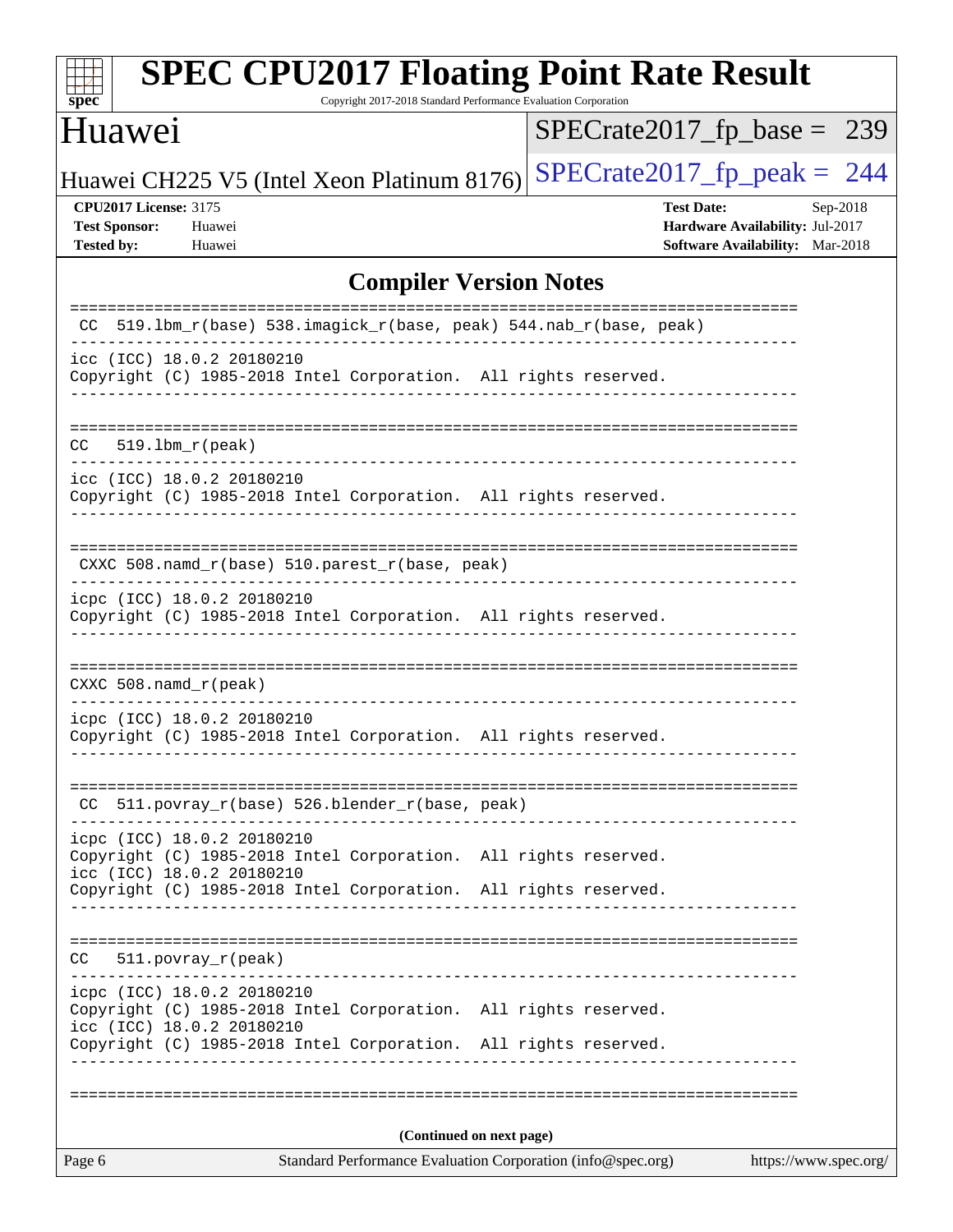| <b>SPEC CPU2017 Floating Point Rate Result</b><br>Copyright 2017-2018 Standard Performance Evaluation Corporation<br>spec <sup>®</sup> |                                                                                                     |  |  |  |  |  |
|----------------------------------------------------------------------------------------------------------------------------------------|-----------------------------------------------------------------------------------------------------|--|--|--|--|--|
| Huawei                                                                                                                                 | $SPECrate2017_fp\_base = 239$                                                                       |  |  |  |  |  |
| $SPECrate2017_fp\_peak = 244$<br>Huawei CH225 V5 (Intel Xeon Platinum 8176)                                                            |                                                                                                     |  |  |  |  |  |
| <b>CPU2017 License: 3175</b><br><b>Test Sponsor:</b><br>Huawei<br><b>Tested by:</b><br>Huawei                                          | <b>Test Date:</b><br>Sep-2018<br>Hardware Availability: Jul-2017<br>Software Availability: Mar-2018 |  |  |  |  |  |
| <b>Compiler Version Notes (Continued)</b>                                                                                              |                                                                                                     |  |  |  |  |  |
| 507.cactuBSSN_r(base, peak)<br>FC.                                                                                                     |                                                                                                     |  |  |  |  |  |
| icpc (ICC) 18.0.2 20180210<br>Copyright (C) 1985-2018 Intel Corporation. All rights reserved.<br>icc (ICC) 18.0.2 20180210             |                                                                                                     |  |  |  |  |  |
| Copyright (C) 1985-2018 Intel Corporation. All rights reserved.<br>ifort (IFORT) 18.0.2 20180210                                       |                                                                                                     |  |  |  |  |  |
| Copyright (C) 1985-2018 Intel Corporation. All rights reserved.                                                                        |                                                                                                     |  |  |  |  |  |
| 503.bwaves_r(base, peak) 549.fotonik3d_r(base, peak) 554.roms_r(base)<br>FC                                                            |                                                                                                     |  |  |  |  |  |
| ifort (IFORT) 18.0.2 20180210<br>Copyright (C) 1985-2018 Intel Corporation. All rights reserved.                                       |                                                                                                     |  |  |  |  |  |
| $554$ .roms $r$ (peak)<br>FC.                                                                                                          |                                                                                                     |  |  |  |  |  |
| ifort (IFORT) 18.0.2 20180210<br>Copyright (C) 1985-2018 Intel Corporation. All rights reserved.                                       |                                                                                                     |  |  |  |  |  |
| $521.wrf_r(base) 527.cam4_r(base)$<br>CC.                                                                                              |                                                                                                     |  |  |  |  |  |
| ifort (IFORT) 18.0.2 20180210<br>Copyright (C) 1985-2018 Intel Corporation. All rights reserved.<br>icc (ICC) 18.0.2 20180210          |                                                                                                     |  |  |  |  |  |
| Copyright (C) 1985-2018 Intel Corporation. All rights reserved.                                                                        |                                                                                                     |  |  |  |  |  |
| $CC = 521.wrf_r(peak) 527.cam4_r(peak)$                                                                                                |                                                                                                     |  |  |  |  |  |
| ifort (IFORT) 18.0.2 20180210<br>Copyright (C) 1985-2018 Intel Corporation. All rights reserved.<br>icc (ICC) 18.0.2 20180210          |                                                                                                     |  |  |  |  |  |
| Copyright (C) 1985-2018 Intel Corporation. All rights reserved.                                                                        |                                                                                                     |  |  |  |  |  |
| <b>Base Compiler Invocation</b>                                                                                                        |                                                                                                     |  |  |  |  |  |
| C benchmarks:<br>$\text{icc}$ -m64 -std=c11                                                                                            |                                                                                                     |  |  |  |  |  |

**(Continued on next page)**

Page 7 Standard Performance Evaluation Corporation [\(info@spec.org\)](mailto:info@spec.org) <https://www.spec.org/>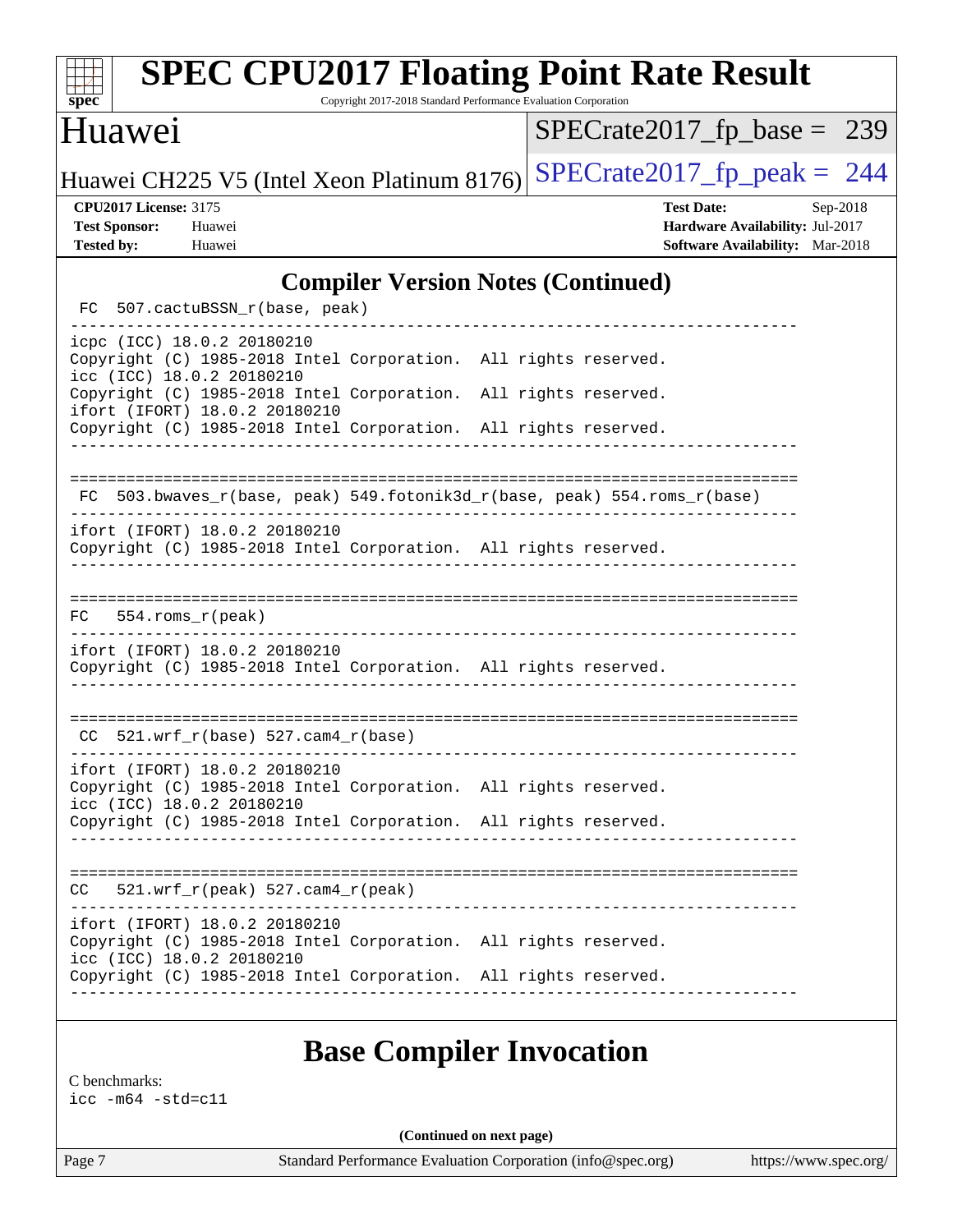| <b>SPEC CPU2017 Floating Point Rate Result</b> |                                                                       |                                                                 |  |                               |                                        |  |
|------------------------------------------------|-----------------------------------------------------------------------|-----------------------------------------------------------------|--|-------------------------------|----------------------------------------|--|
| $Spec^*$                                       |                                                                       | Copyright 2017-2018 Standard Performance Evaluation Corporation |  |                               |                                        |  |
| Huawei                                         |                                                                       |                                                                 |  | $SPECrate2017_fp\_base = 239$ |                                        |  |
|                                                | Huawei CH225 V5 (Intel Xeon Platinum 8176) SPECrate2017_fp_peak = 244 |                                                                 |  |                               |                                        |  |
| <b>CPU2017 License: 3175</b>                   |                                                                       |                                                                 |  | <b>Test Date:</b>             | $Sep-2018$                             |  |
| <b>Test Sponsor:</b>                           | Huawei                                                                |                                                                 |  |                               | Hardware Availability: Jul-2017        |  |
| <b>Tested by:</b>                              | Huawei                                                                |                                                                 |  |                               | <b>Software Availability:</b> Mar-2018 |  |

# **[Base Compiler Invocation \(Continued\)](http://www.spec.org/auto/cpu2017/Docs/result-fields.html#BaseCompilerInvocation)**

[C++ benchmarks](http://www.spec.org/auto/cpu2017/Docs/result-fields.html#CXXbenchmarks): [icpc -m64](http://www.spec.org/cpu2017/results/res2018q4/cpu2017-20180927-08945.flags.html#user_CXXbase_intel_icpc_64bit_4ecb2543ae3f1412ef961e0650ca070fec7b7afdcd6ed48761b84423119d1bf6bdf5cad15b44d48e7256388bc77273b966e5eb805aefd121eb22e9299b2ec9d9)

[Fortran benchmarks](http://www.spec.org/auto/cpu2017/Docs/result-fields.html#Fortranbenchmarks): [ifort -m64](http://www.spec.org/cpu2017/results/res2018q4/cpu2017-20180927-08945.flags.html#user_FCbase_intel_ifort_64bit_24f2bb282fbaeffd6157abe4f878425411749daecae9a33200eee2bee2fe76f3b89351d69a8130dd5949958ce389cf37ff59a95e7a40d588e8d3a57e0c3fd751)

[Benchmarks using both Fortran and C:](http://www.spec.org/auto/cpu2017/Docs/result-fields.html#BenchmarksusingbothFortranandC) [ifort -m64](http://www.spec.org/cpu2017/results/res2018q4/cpu2017-20180927-08945.flags.html#user_CC_FCbase_intel_ifort_64bit_24f2bb282fbaeffd6157abe4f878425411749daecae9a33200eee2bee2fe76f3b89351d69a8130dd5949958ce389cf37ff59a95e7a40d588e8d3a57e0c3fd751) [icc -m64 -std=c11](http://www.spec.org/cpu2017/results/res2018q4/cpu2017-20180927-08945.flags.html#user_CC_FCbase_intel_icc_64bit_c11_33ee0cdaae7deeeab2a9725423ba97205ce30f63b9926c2519791662299b76a0318f32ddfffdc46587804de3178b4f9328c46fa7c2b0cd779d7a61945c91cd35)

[Benchmarks using both C and C++](http://www.spec.org/auto/cpu2017/Docs/result-fields.html#BenchmarksusingbothCandCXX): [icpc -m64](http://www.spec.org/cpu2017/results/res2018q4/cpu2017-20180927-08945.flags.html#user_CC_CXXbase_intel_icpc_64bit_4ecb2543ae3f1412ef961e0650ca070fec7b7afdcd6ed48761b84423119d1bf6bdf5cad15b44d48e7256388bc77273b966e5eb805aefd121eb22e9299b2ec9d9) [icc -m64 -std=c11](http://www.spec.org/cpu2017/results/res2018q4/cpu2017-20180927-08945.flags.html#user_CC_CXXbase_intel_icc_64bit_c11_33ee0cdaae7deeeab2a9725423ba97205ce30f63b9926c2519791662299b76a0318f32ddfffdc46587804de3178b4f9328c46fa7c2b0cd779d7a61945c91cd35)

[Benchmarks using Fortran, C, and C++:](http://www.spec.org/auto/cpu2017/Docs/result-fields.html#BenchmarksusingFortranCandCXX) [icpc -m64](http://www.spec.org/cpu2017/results/res2018q4/cpu2017-20180927-08945.flags.html#user_CC_CXX_FCbase_intel_icpc_64bit_4ecb2543ae3f1412ef961e0650ca070fec7b7afdcd6ed48761b84423119d1bf6bdf5cad15b44d48e7256388bc77273b966e5eb805aefd121eb22e9299b2ec9d9) [icc -m64 -std=c11](http://www.spec.org/cpu2017/results/res2018q4/cpu2017-20180927-08945.flags.html#user_CC_CXX_FCbase_intel_icc_64bit_c11_33ee0cdaae7deeeab2a9725423ba97205ce30f63b9926c2519791662299b76a0318f32ddfffdc46587804de3178b4f9328c46fa7c2b0cd779d7a61945c91cd35) [ifort -m64](http://www.spec.org/cpu2017/results/res2018q4/cpu2017-20180927-08945.flags.html#user_CC_CXX_FCbase_intel_ifort_64bit_24f2bb282fbaeffd6157abe4f878425411749daecae9a33200eee2bee2fe76f3b89351d69a8130dd5949958ce389cf37ff59a95e7a40d588e8d3a57e0c3fd751)

## **[Base Portability Flags](http://www.spec.org/auto/cpu2017/Docs/result-fields.html#BasePortabilityFlags)**

 503.bwaves\_r: [-DSPEC\\_LP64](http://www.spec.org/cpu2017/results/res2018q4/cpu2017-20180927-08945.flags.html#suite_basePORTABILITY503_bwaves_r_DSPEC_LP64) 507.cactuBSSN\_r: [-DSPEC\\_LP64](http://www.spec.org/cpu2017/results/res2018q4/cpu2017-20180927-08945.flags.html#suite_basePORTABILITY507_cactuBSSN_r_DSPEC_LP64) 508.namd\_r: [-DSPEC\\_LP64](http://www.spec.org/cpu2017/results/res2018q4/cpu2017-20180927-08945.flags.html#suite_basePORTABILITY508_namd_r_DSPEC_LP64) 510.parest\_r: [-DSPEC\\_LP64](http://www.spec.org/cpu2017/results/res2018q4/cpu2017-20180927-08945.flags.html#suite_basePORTABILITY510_parest_r_DSPEC_LP64) 511.povray\_r: [-DSPEC\\_LP64](http://www.spec.org/cpu2017/results/res2018q4/cpu2017-20180927-08945.flags.html#suite_basePORTABILITY511_povray_r_DSPEC_LP64) 519.lbm\_r: [-DSPEC\\_LP64](http://www.spec.org/cpu2017/results/res2018q4/cpu2017-20180927-08945.flags.html#suite_basePORTABILITY519_lbm_r_DSPEC_LP64) 521.wrf\_r: [-DSPEC\\_LP64](http://www.spec.org/cpu2017/results/res2018q4/cpu2017-20180927-08945.flags.html#suite_basePORTABILITY521_wrf_r_DSPEC_LP64) [-DSPEC\\_CASE\\_FLAG](http://www.spec.org/cpu2017/results/res2018q4/cpu2017-20180927-08945.flags.html#b521.wrf_r_baseCPORTABILITY_DSPEC_CASE_FLAG) [-convert big\\_endian](http://www.spec.org/cpu2017/results/res2018q4/cpu2017-20180927-08945.flags.html#user_baseFPORTABILITY521_wrf_r_convert_big_endian_c3194028bc08c63ac5d04de18c48ce6d347e4e562e8892b8bdbdc0214820426deb8554edfa529a3fb25a586e65a3d812c835984020483e7e73212c4d31a38223) 526.blender\_r: [-DSPEC\\_LP64](http://www.spec.org/cpu2017/results/res2018q4/cpu2017-20180927-08945.flags.html#suite_basePORTABILITY526_blender_r_DSPEC_LP64) [-DSPEC\\_LINUX](http://www.spec.org/cpu2017/results/res2018q4/cpu2017-20180927-08945.flags.html#b526.blender_r_baseCPORTABILITY_DSPEC_LINUX) [-funsigned-char](http://www.spec.org/cpu2017/results/res2018q4/cpu2017-20180927-08945.flags.html#user_baseCPORTABILITY526_blender_r_force_uchar_40c60f00ab013830e2dd6774aeded3ff59883ba5a1fc5fc14077f794d777847726e2a5858cbc7672e36e1b067e7e5c1d9a74f7176df07886a243d7cc18edfe67) 527.cam4\_r: [-DSPEC\\_LP64](http://www.spec.org/cpu2017/results/res2018q4/cpu2017-20180927-08945.flags.html#suite_basePORTABILITY527_cam4_r_DSPEC_LP64) [-DSPEC\\_CASE\\_FLAG](http://www.spec.org/cpu2017/results/res2018q4/cpu2017-20180927-08945.flags.html#b527.cam4_r_baseCPORTABILITY_DSPEC_CASE_FLAG) 538.imagick\_r: [-DSPEC\\_LP64](http://www.spec.org/cpu2017/results/res2018q4/cpu2017-20180927-08945.flags.html#suite_basePORTABILITY538_imagick_r_DSPEC_LP64) 544.nab\_r: [-DSPEC\\_LP64](http://www.spec.org/cpu2017/results/res2018q4/cpu2017-20180927-08945.flags.html#suite_basePORTABILITY544_nab_r_DSPEC_LP64) 549.fotonik3d\_r: [-DSPEC\\_LP64](http://www.spec.org/cpu2017/results/res2018q4/cpu2017-20180927-08945.flags.html#suite_basePORTABILITY549_fotonik3d_r_DSPEC_LP64) 554.roms\_r: [-DSPEC\\_LP64](http://www.spec.org/cpu2017/results/res2018q4/cpu2017-20180927-08945.flags.html#suite_basePORTABILITY554_roms_r_DSPEC_LP64)

### **[Base Optimization Flags](http://www.spec.org/auto/cpu2017/Docs/result-fields.html#BaseOptimizationFlags)**

[C benchmarks](http://www.spec.org/auto/cpu2017/Docs/result-fields.html#Cbenchmarks):

[-xCORE-AVX2](http://www.spec.org/cpu2017/results/res2018q4/cpu2017-20180927-08945.flags.html#user_CCbase_f-xCORE-AVX2) [-ipo](http://www.spec.org/cpu2017/results/res2018q4/cpu2017-20180927-08945.flags.html#user_CCbase_f-ipo) [-O3](http://www.spec.org/cpu2017/results/res2018q4/cpu2017-20180927-08945.flags.html#user_CCbase_f-O3) [-no-prec-div](http://www.spec.org/cpu2017/results/res2018q4/cpu2017-20180927-08945.flags.html#user_CCbase_f-no-prec-div) [-qopt-prefetch](http://www.spec.org/cpu2017/results/res2018q4/cpu2017-20180927-08945.flags.html#user_CCbase_f-qopt-prefetch) [-ffinite-math-only](http://www.spec.org/cpu2017/results/res2018q4/cpu2017-20180927-08945.flags.html#user_CCbase_f_finite_math_only_cb91587bd2077682c4b38af759c288ed7c732db004271a9512da14a4f8007909a5f1427ecbf1a0fb78ff2a814402c6114ac565ca162485bbcae155b5e4258871) [-qopt-mem-layout-trans=3](http://www.spec.org/cpu2017/results/res2018q4/cpu2017-20180927-08945.flags.html#user_CCbase_f-qopt-mem-layout-trans_de80db37974c74b1f0e20d883f0b675c88c3b01e9d123adea9b28688d64333345fb62bc4a798493513fdb68f60282f9a726aa07f478b2f7113531aecce732043)

#### [C++ benchmarks:](http://www.spec.org/auto/cpu2017/Docs/result-fields.html#CXXbenchmarks)

[-xCORE-AVX2](http://www.spec.org/cpu2017/results/res2018q4/cpu2017-20180927-08945.flags.html#user_CXXbase_f-xCORE-AVX2) [-ipo](http://www.spec.org/cpu2017/results/res2018q4/cpu2017-20180927-08945.flags.html#user_CXXbase_f-ipo) [-O3](http://www.spec.org/cpu2017/results/res2018q4/cpu2017-20180927-08945.flags.html#user_CXXbase_f-O3) [-no-prec-div](http://www.spec.org/cpu2017/results/res2018q4/cpu2017-20180927-08945.flags.html#user_CXXbase_f-no-prec-div) [-qopt-prefetch](http://www.spec.org/cpu2017/results/res2018q4/cpu2017-20180927-08945.flags.html#user_CXXbase_f-qopt-prefetch) [-ffinite-math-only](http://www.spec.org/cpu2017/results/res2018q4/cpu2017-20180927-08945.flags.html#user_CXXbase_f_finite_math_only_cb91587bd2077682c4b38af759c288ed7c732db004271a9512da14a4f8007909a5f1427ecbf1a0fb78ff2a814402c6114ac565ca162485bbcae155b5e4258871) [-qopt-mem-layout-trans=3](http://www.spec.org/cpu2017/results/res2018q4/cpu2017-20180927-08945.flags.html#user_CXXbase_f-qopt-mem-layout-trans_de80db37974c74b1f0e20d883f0b675c88c3b01e9d123adea9b28688d64333345fb62bc4a798493513fdb68f60282f9a726aa07f478b2f7113531aecce732043)

**(Continued on next page)**

Page 8 Standard Performance Evaluation Corporation [\(info@spec.org\)](mailto:info@spec.org) <https://www.spec.org/>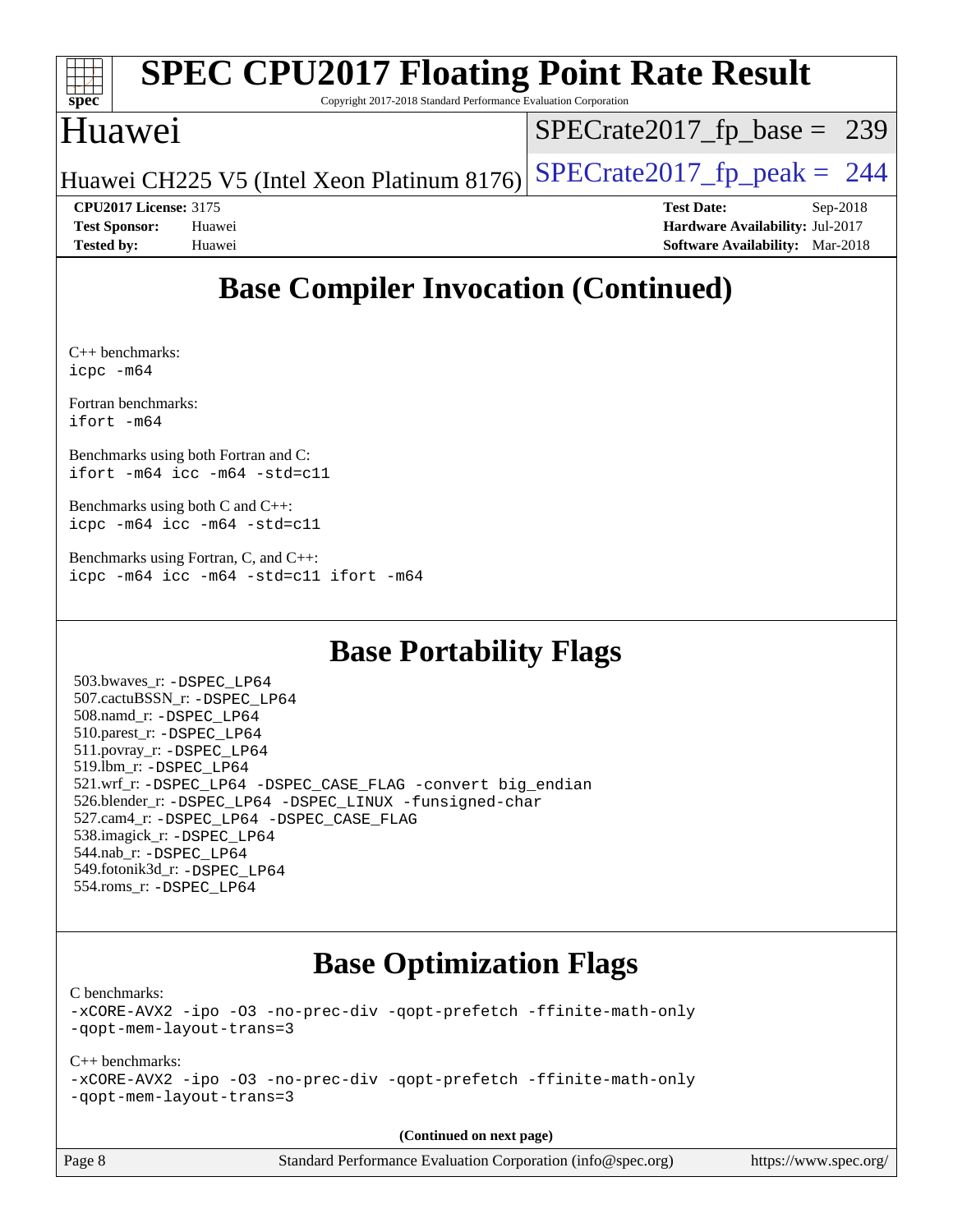| <b>SPEC CPU2017 Floating Point Rate Result</b><br>Copyright 2017-2018 Standard Performance Evaluation Corporation<br>spec <sup>®</sup>               |                                        |  |  |  |  |
|------------------------------------------------------------------------------------------------------------------------------------------------------|----------------------------------------|--|--|--|--|
| Huawei                                                                                                                                               | $SPECrate2017_fp\_base = 239$          |  |  |  |  |
| Huawei CH225 V5 (Intel Xeon Platinum 8176)                                                                                                           | $SPECrate2017_fp\_peak = 244$          |  |  |  |  |
| <b>CPU2017 License: 3175</b>                                                                                                                         | <b>Test Date:</b><br>$Sep-2018$        |  |  |  |  |
| <b>Test Sponsor:</b><br>Huawei                                                                                                                       | Hardware Availability: Jul-2017        |  |  |  |  |
| <b>Tested by:</b><br>Huawei                                                                                                                          | <b>Software Availability:</b> Mar-2018 |  |  |  |  |
| <b>Base Optimization Flags (Continued)</b>                                                                                                           |                                        |  |  |  |  |
| Fortran benchmarks:<br>-xCORE-AVX2 -ipo -03 -no-prec-div -qopt-prefetch -ffinite-math-only<br>-qopt-mem-layout-trans=3 -auto -nostandard-realloc-lhs |                                        |  |  |  |  |

[Benchmarks using both Fortran and C](http://www.spec.org/auto/cpu2017/Docs/result-fields.html#BenchmarksusingbothFortranandC):

[-xCORE-AVX2](http://www.spec.org/cpu2017/results/res2018q4/cpu2017-20180927-08945.flags.html#user_CC_FCbase_f-xCORE-AVX2) [-ipo](http://www.spec.org/cpu2017/results/res2018q4/cpu2017-20180927-08945.flags.html#user_CC_FCbase_f-ipo) [-O3](http://www.spec.org/cpu2017/results/res2018q4/cpu2017-20180927-08945.flags.html#user_CC_FCbase_f-O3) [-no-prec-div](http://www.spec.org/cpu2017/results/res2018q4/cpu2017-20180927-08945.flags.html#user_CC_FCbase_f-no-prec-div) [-qopt-prefetch](http://www.spec.org/cpu2017/results/res2018q4/cpu2017-20180927-08945.flags.html#user_CC_FCbase_f-qopt-prefetch) [-ffinite-math-only](http://www.spec.org/cpu2017/results/res2018q4/cpu2017-20180927-08945.flags.html#user_CC_FCbase_f_finite_math_only_cb91587bd2077682c4b38af759c288ed7c732db004271a9512da14a4f8007909a5f1427ecbf1a0fb78ff2a814402c6114ac565ca162485bbcae155b5e4258871) [-qopt-mem-layout-trans=3](http://www.spec.org/cpu2017/results/res2018q4/cpu2017-20180927-08945.flags.html#user_CC_FCbase_f-qopt-mem-layout-trans_de80db37974c74b1f0e20d883f0b675c88c3b01e9d123adea9b28688d64333345fb62bc4a798493513fdb68f60282f9a726aa07f478b2f7113531aecce732043) [-auto](http://www.spec.org/cpu2017/results/res2018q4/cpu2017-20180927-08945.flags.html#user_CC_FCbase_f-auto) [-nostandard-realloc-lhs](http://www.spec.org/cpu2017/results/res2018q4/cpu2017-20180927-08945.flags.html#user_CC_FCbase_f_2003_std_realloc_82b4557e90729c0f113870c07e44d33d6f5a304b4f63d4c15d2d0f1fab99f5daaed73bdb9275d9ae411527f28b936061aa8b9c8f2d63842963b95c9dd6426b8a)

[Benchmarks using both C and C++](http://www.spec.org/auto/cpu2017/Docs/result-fields.html#BenchmarksusingbothCandCXX): [-xCORE-AVX2](http://www.spec.org/cpu2017/results/res2018q4/cpu2017-20180927-08945.flags.html#user_CC_CXXbase_f-xCORE-AVX2) [-ipo](http://www.spec.org/cpu2017/results/res2018q4/cpu2017-20180927-08945.flags.html#user_CC_CXXbase_f-ipo) [-O3](http://www.spec.org/cpu2017/results/res2018q4/cpu2017-20180927-08945.flags.html#user_CC_CXXbase_f-O3) [-no-prec-div](http://www.spec.org/cpu2017/results/res2018q4/cpu2017-20180927-08945.flags.html#user_CC_CXXbase_f-no-prec-div) [-qopt-prefetch](http://www.spec.org/cpu2017/results/res2018q4/cpu2017-20180927-08945.flags.html#user_CC_CXXbase_f-qopt-prefetch) [-ffinite-math-only](http://www.spec.org/cpu2017/results/res2018q4/cpu2017-20180927-08945.flags.html#user_CC_CXXbase_f_finite_math_only_cb91587bd2077682c4b38af759c288ed7c732db004271a9512da14a4f8007909a5f1427ecbf1a0fb78ff2a814402c6114ac565ca162485bbcae155b5e4258871) [-qopt-mem-layout-trans=3](http://www.spec.org/cpu2017/results/res2018q4/cpu2017-20180927-08945.flags.html#user_CC_CXXbase_f-qopt-mem-layout-trans_de80db37974c74b1f0e20d883f0b675c88c3b01e9d123adea9b28688d64333345fb62bc4a798493513fdb68f60282f9a726aa07f478b2f7113531aecce732043)

[Benchmarks using Fortran, C, and C++:](http://www.spec.org/auto/cpu2017/Docs/result-fields.html#BenchmarksusingFortranCandCXX) [-xCORE-AVX2](http://www.spec.org/cpu2017/results/res2018q4/cpu2017-20180927-08945.flags.html#user_CC_CXX_FCbase_f-xCORE-AVX2) [-ipo](http://www.spec.org/cpu2017/results/res2018q4/cpu2017-20180927-08945.flags.html#user_CC_CXX_FCbase_f-ipo) [-O3](http://www.spec.org/cpu2017/results/res2018q4/cpu2017-20180927-08945.flags.html#user_CC_CXX_FCbase_f-O3) [-no-prec-div](http://www.spec.org/cpu2017/results/res2018q4/cpu2017-20180927-08945.flags.html#user_CC_CXX_FCbase_f-no-prec-div) [-qopt-prefetch](http://www.spec.org/cpu2017/results/res2018q4/cpu2017-20180927-08945.flags.html#user_CC_CXX_FCbase_f-qopt-prefetch) [-ffinite-math-only](http://www.spec.org/cpu2017/results/res2018q4/cpu2017-20180927-08945.flags.html#user_CC_CXX_FCbase_f_finite_math_only_cb91587bd2077682c4b38af759c288ed7c732db004271a9512da14a4f8007909a5f1427ecbf1a0fb78ff2a814402c6114ac565ca162485bbcae155b5e4258871) [-qopt-mem-layout-trans=3](http://www.spec.org/cpu2017/results/res2018q4/cpu2017-20180927-08945.flags.html#user_CC_CXX_FCbase_f-qopt-mem-layout-trans_de80db37974c74b1f0e20d883f0b675c88c3b01e9d123adea9b28688d64333345fb62bc4a798493513fdb68f60282f9a726aa07f478b2f7113531aecce732043) [-auto](http://www.spec.org/cpu2017/results/res2018q4/cpu2017-20180927-08945.flags.html#user_CC_CXX_FCbase_f-auto) [-nostandard-realloc-lhs](http://www.spec.org/cpu2017/results/res2018q4/cpu2017-20180927-08945.flags.html#user_CC_CXX_FCbase_f_2003_std_realloc_82b4557e90729c0f113870c07e44d33d6f5a304b4f63d4c15d2d0f1fab99f5daaed73bdb9275d9ae411527f28b936061aa8b9c8f2d63842963b95c9dd6426b8a)

# **[Peak Compiler Invocation](http://www.spec.org/auto/cpu2017/Docs/result-fields.html#PeakCompilerInvocation)**

[C benchmarks](http://www.spec.org/auto/cpu2017/Docs/result-fields.html#Cbenchmarks): [icc -m64 -std=c11](http://www.spec.org/cpu2017/results/res2018q4/cpu2017-20180927-08945.flags.html#user_CCpeak_intel_icc_64bit_c11_33ee0cdaae7deeeab2a9725423ba97205ce30f63b9926c2519791662299b76a0318f32ddfffdc46587804de3178b4f9328c46fa7c2b0cd779d7a61945c91cd35)

[C++ benchmarks:](http://www.spec.org/auto/cpu2017/Docs/result-fields.html#CXXbenchmarks) [icpc -m64](http://www.spec.org/cpu2017/results/res2018q4/cpu2017-20180927-08945.flags.html#user_CXXpeak_intel_icpc_64bit_4ecb2543ae3f1412ef961e0650ca070fec7b7afdcd6ed48761b84423119d1bf6bdf5cad15b44d48e7256388bc77273b966e5eb805aefd121eb22e9299b2ec9d9)

[Fortran benchmarks](http://www.spec.org/auto/cpu2017/Docs/result-fields.html#Fortranbenchmarks): [ifort -m64](http://www.spec.org/cpu2017/results/res2018q4/cpu2017-20180927-08945.flags.html#user_FCpeak_intel_ifort_64bit_24f2bb282fbaeffd6157abe4f878425411749daecae9a33200eee2bee2fe76f3b89351d69a8130dd5949958ce389cf37ff59a95e7a40d588e8d3a57e0c3fd751)

[Benchmarks using both Fortran and C](http://www.spec.org/auto/cpu2017/Docs/result-fields.html#BenchmarksusingbothFortranandC): [ifort -m64](http://www.spec.org/cpu2017/results/res2018q4/cpu2017-20180927-08945.flags.html#user_CC_FCpeak_intel_ifort_64bit_24f2bb282fbaeffd6157abe4f878425411749daecae9a33200eee2bee2fe76f3b89351d69a8130dd5949958ce389cf37ff59a95e7a40d588e8d3a57e0c3fd751) [icc -m64 -std=c11](http://www.spec.org/cpu2017/results/res2018q4/cpu2017-20180927-08945.flags.html#user_CC_FCpeak_intel_icc_64bit_c11_33ee0cdaae7deeeab2a9725423ba97205ce30f63b9926c2519791662299b76a0318f32ddfffdc46587804de3178b4f9328c46fa7c2b0cd779d7a61945c91cd35)

[Benchmarks using both C and C++](http://www.spec.org/auto/cpu2017/Docs/result-fields.html#BenchmarksusingbothCandCXX): [icpc -m64](http://www.spec.org/cpu2017/results/res2018q4/cpu2017-20180927-08945.flags.html#user_CC_CXXpeak_intel_icpc_64bit_4ecb2543ae3f1412ef961e0650ca070fec7b7afdcd6ed48761b84423119d1bf6bdf5cad15b44d48e7256388bc77273b966e5eb805aefd121eb22e9299b2ec9d9) [icc -m64 -std=c11](http://www.spec.org/cpu2017/results/res2018q4/cpu2017-20180927-08945.flags.html#user_CC_CXXpeak_intel_icc_64bit_c11_33ee0cdaae7deeeab2a9725423ba97205ce30f63b9926c2519791662299b76a0318f32ddfffdc46587804de3178b4f9328c46fa7c2b0cd779d7a61945c91cd35)

[Benchmarks using Fortran, C, and C++:](http://www.spec.org/auto/cpu2017/Docs/result-fields.html#BenchmarksusingFortranCandCXX) [icpc -m64](http://www.spec.org/cpu2017/results/res2018q4/cpu2017-20180927-08945.flags.html#user_CC_CXX_FCpeak_intel_icpc_64bit_4ecb2543ae3f1412ef961e0650ca070fec7b7afdcd6ed48761b84423119d1bf6bdf5cad15b44d48e7256388bc77273b966e5eb805aefd121eb22e9299b2ec9d9) [icc -m64 -std=c11](http://www.spec.org/cpu2017/results/res2018q4/cpu2017-20180927-08945.flags.html#user_CC_CXX_FCpeak_intel_icc_64bit_c11_33ee0cdaae7deeeab2a9725423ba97205ce30f63b9926c2519791662299b76a0318f32ddfffdc46587804de3178b4f9328c46fa7c2b0cd779d7a61945c91cd35) [ifort -m64](http://www.spec.org/cpu2017/results/res2018q4/cpu2017-20180927-08945.flags.html#user_CC_CXX_FCpeak_intel_ifort_64bit_24f2bb282fbaeffd6157abe4f878425411749daecae9a33200eee2bee2fe76f3b89351d69a8130dd5949958ce389cf37ff59a95e7a40d588e8d3a57e0c3fd751)

# **[Peak Portability Flags](http://www.spec.org/auto/cpu2017/Docs/result-fields.html#PeakPortabilityFlags)**

Same as Base Portability Flags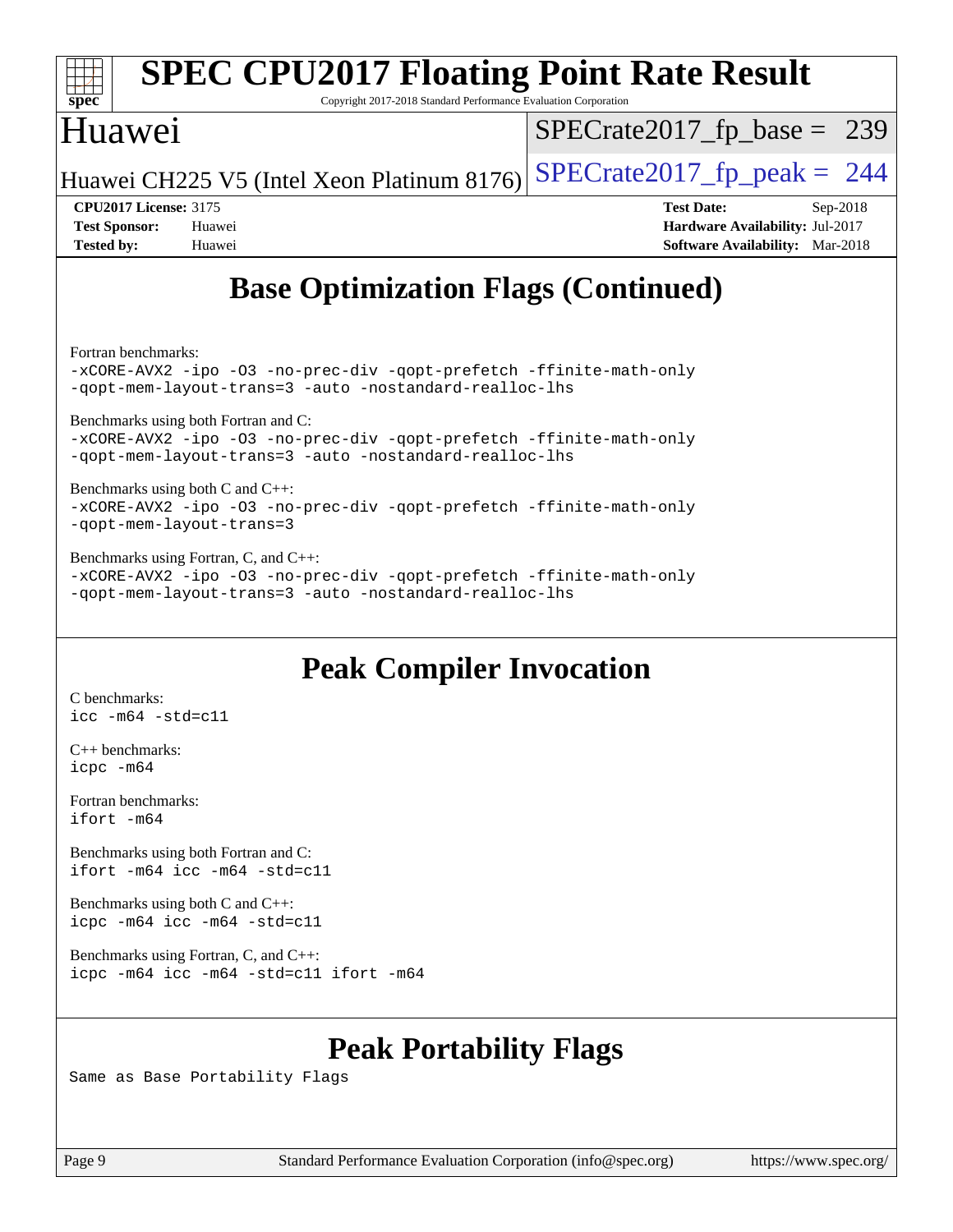| <b>SPEC CPU2017 Floating Point Rate Result</b><br>Copyright 2017-2018 Standard Performance Evaluation Corporation<br>$spec^*$                                                                                |                                                                                                            |  |  |  |  |  |  |
|--------------------------------------------------------------------------------------------------------------------------------------------------------------------------------------------------------------|------------------------------------------------------------------------------------------------------------|--|--|--|--|--|--|
| Huawei                                                                                                                                                                                                       | $SPECrate2017_fp\_base = 239$                                                                              |  |  |  |  |  |  |
| Huawei CH225 V5 (Intel Xeon Platinum 8176)                                                                                                                                                                   | $SPECrate2017_fp\_peak = 244$                                                                              |  |  |  |  |  |  |
| <b>CPU2017 License: 3175</b><br><b>Test Sponsor:</b><br>Huawei<br><b>Tested by:</b><br>Huawei                                                                                                                | <b>Test Date:</b><br>Sep-2018<br>Hardware Availability: Jul-2017<br><b>Software Availability:</b> Mar-2018 |  |  |  |  |  |  |
| <b>Peak Optimization Flags</b>                                                                                                                                                                               |                                                                                                            |  |  |  |  |  |  |
| C benchmarks:                                                                                                                                                                                                |                                                                                                            |  |  |  |  |  |  |
| 519.lbm_r: -prof-gen(pass 1) -prof-use(pass 2) -ipo -xCORE-AVX2 -03<br>-no-prec-div -qopt-prefetch -ffinite-math-only<br>-qopt-mem-layout-trans=3                                                            |                                                                                                            |  |  |  |  |  |  |
| $538.\text{imagek}_r$ : basepeak = yes                                                                                                                                                                       |                                                                                                            |  |  |  |  |  |  |
| 544.nab_r:-xCORE-AVX2 -ipo -03 -no-prec-div -qopt-prefetch<br>-ffinite-math-only -qopt-mem-layout-trans=3                                                                                                    |                                                                                                            |  |  |  |  |  |  |
| $C++$ benchmarks:                                                                                                                                                                                            |                                                                                                            |  |  |  |  |  |  |
| 508.namd_r: -prof-gen(pass 1) -prof-use(pass 2) -ipo -xCORE-AVX2 -03<br>-no-prec-div -qopt-prefetch -ffinite-math-only<br>-qopt-mem-layout-trans=3                                                           |                                                                                                            |  |  |  |  |  |  |
| 510.parest_r:-xCORE-AVX2 -ipo -03 -no-prec-div -qopt-prefetch<br>-ffinite-math-only -qopt-mem-layout-trans=3                                                                                                 |                                                                                                            |  |  |  |  |  |  |
| Fortran benchmarks:                                                                                                                                                                                          |                                                                                                            |  |  |  |  |  |  |
| 503.bwaves_r: -xCORE-AVX2 -ipo -03 -no-prec-div -qopt-prefetch<br>-ffinite-math-only -qopt-mem-layout-trans=3 -auto<br>-nostandard-realloc-lhs                                                               |                                                                                                            |  |  |  |  |  |  |
| 549.fotonik3d_r: Same as 503.bwaves_r                                                                                                                                                                        |                                                                                                            |  |  |  |  |  |  |
| $554 \cdot \text{rows}$ : -prof-gen(pass 1) -prof-use(pass 2) -ipo -xCORE-AVX2 -03<br>-no-prec-div -qopt-prefetch -ffinite-math-only<br>-qopt-mem-layout-trans=3 -auto -nostandard-realloc-lhs               |                                                                                                            |  |  |  |  |  |  |
| Benchmarks using both Fortran and C:<br>-prof-gen(pass 1) -prof-use(pass 2) -ipo -xCORE-AVX2 -03<br>-no-prec-div -qopt-prefetch -ffinite-math-only<br>-qopt-mem-layout-trans=3 -auto -nostandard-realloc-lhs |                                                                                                            |  |  |  |  |  |  |
| Benchmarks using both C and C++:                                                                                                                                                                             |                                                                                                            |  |  |  |  |  |  |
| $511.$ povray_r: -prof-gen(pass 1) -prof-use(pass 2) -ipo -xCORE-AVX2 -03<br>-no-prec-div -qopt-prefetch -ffinite-math-only<br>-qopt-mem-layout-trans=3                                                      |                                                                                                            |  |  |  |  |  |  |
| 526.blender_r: -xCORE-AVX2 -ipo -03 -no-prec-div -qopt-prefetch<br>-ffinite-math-only -qopt-mem-layout-trans=3                                                                                               |                                                                                                            |  |  |  |  |  |  |
| (Continued on next page)                                                                                                                                                                                     |                                                                                                            |  |  |  |  |  |  |
| Page 10<br>Standard Performance Evaluation Corporation (info@spec.org)                                                                                                                                       | https://www.spec.org/                                                                                      |  |  |  |  |  |  |